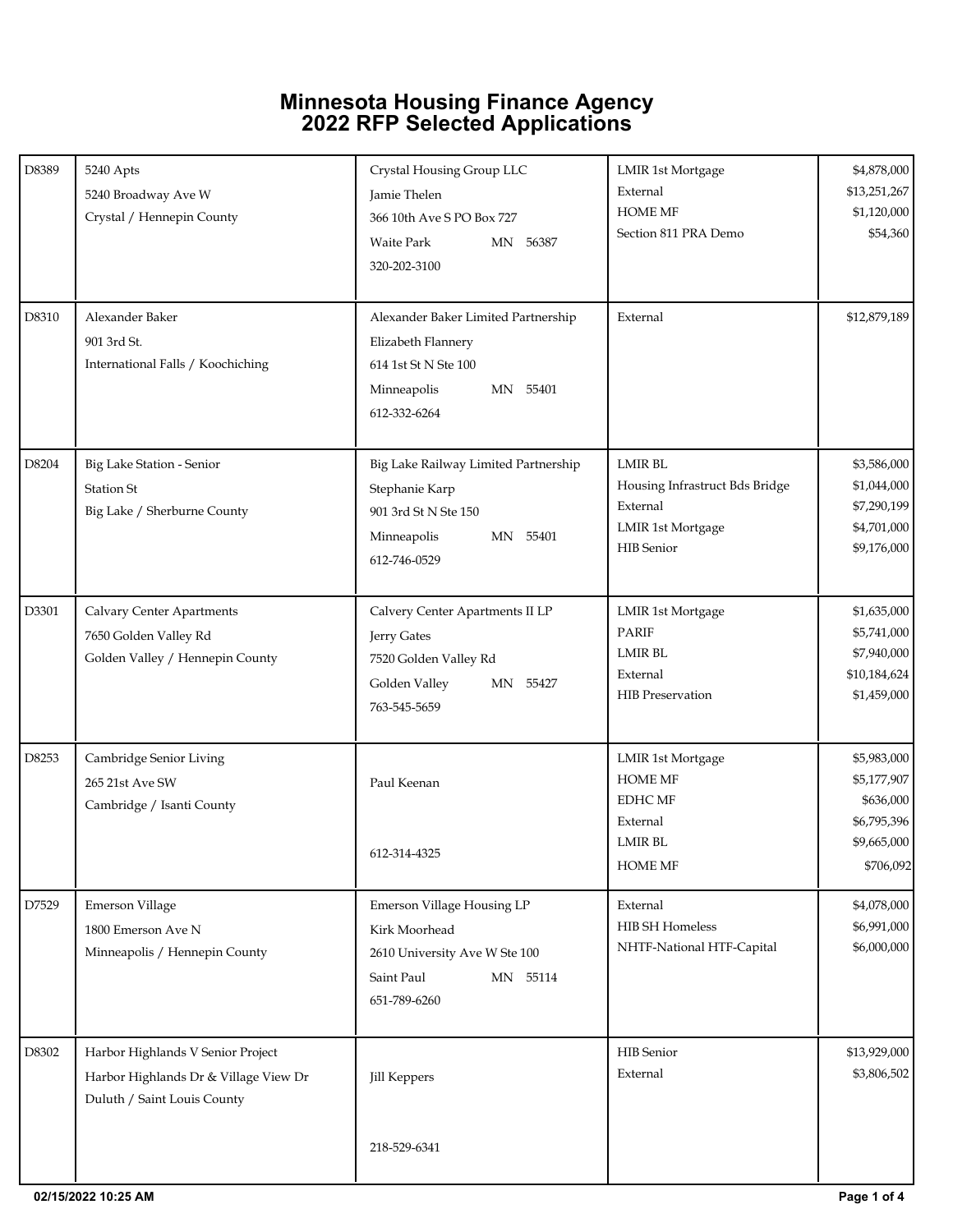| D8304 | Hillside Heights Apartments<br>17451 Twin Lakes Rd<br>Elk River / Sherburne County                   | Dan Walsh<br>612-332-6264                                                                                                      | <b>EDHC MF</b><br><b>LMIR 1st Mortgage</b><br>External                                                                                | \$790,000<br>\$3,309,000<br>\$14,883,954                                               |
|-------|------------------------------------------------------------------------------------------------------|--------------------------------------------------------------------------------------------------------------------------------|---------------------------------------------------------------------------------------------------------------------------------------|----------------------------------------------------------------------------------------|
| D3244 | Horizon Heights Townhouses<br>1 Horizon Heights<br>Burnsville / Dakota County                        |                                                                                                                                | <b>LMIR BL</b><br>External<br><b>LMIR 1st Mortgage</b><br>PARIF FY 22 and Forward<br><b>LMIR 1st Mortgage</b><br>External             | \$4,415,000<br>\$4,147,332<br>\$2,479,000<br>\$2,986,000<br>\$2,479,000<br>\$4,147,332 |
| D8407 | Kyle Garden Square<br>700 10th Ave S<br>Minneapolis / Hennepin County                                | Barbara Jeanetta<br>612-879-7633                                                                                               | <b>HIB SH Homeless</b><br>External<br>NHTF-National HTF-Capital<br><b>HOME MF CHDO</b><br>NHTF-National HTF-Capital<br><b>HOME MF</b> | \$9,558,000<br>\$4,831,345<br>\$511,513<br>\$1,259,581<br>\$1,788,486<br>\$187,418     |
| D8322 | Lewis Lofts<br>221 Lamm St<br>Mankato / Blue Earth County                                            | Lewis Lofts Senior Apartments LP<br>Angela Morehead<br>3965 83rd St W #273<br>KS<br>Praiire Village<br>66208<br>913-671-3365   | Housing Infrastruct Bds Bridge<br><b>LMIR 1st Mortgage</b><br><b>LMIR BL</b><br>External<br><b>HIB</b> Senior                         | \$2,095,000<br>\$2,605,000<br>\$4,388,000<br>\$7,347,479<br>\$5,504,000                |
| D8320 | Manor Hills<br>3671 Country Club Rd SW<br>Rochester / Olmsted County                                 | Manor Hills Limited Partnership<br><b>Brian Haack</b><br>1544 Greenview Dr SW Ste 100<br>Rochester<br>MN 55902<br>507-424-2167 | External                                                                                                                              | \$20,771,851                                                                           |
| D8314 | Marketplace Crossing I<br>NW corner of Marketplace Dr and 168th St NW<br>Big Lake / Sherburne County | CB Marketplace Crossing Limited<br>Leah Stockstrom<br>1080 Montreal AVe<br>Saint Paul<br>MN 55116<br>651-288-8695              | External                                                                                                                              | \$18,016,228                                                                           |
| D8341 | Mary Hall<br>438 Dorothy Day Place<br>Saint Paul / Ramsey County                                     | Jen Small<br>847-400-4445                                                                                                      | <b>HIB SH Homeless</b><br>External<br><b>LMIR BL</b><br>Housing Infrastruct Bds Bridge                                                | \$7,222,000<br>\$12,643,920<br>\$3,729,000<br>\$2,483,382                              |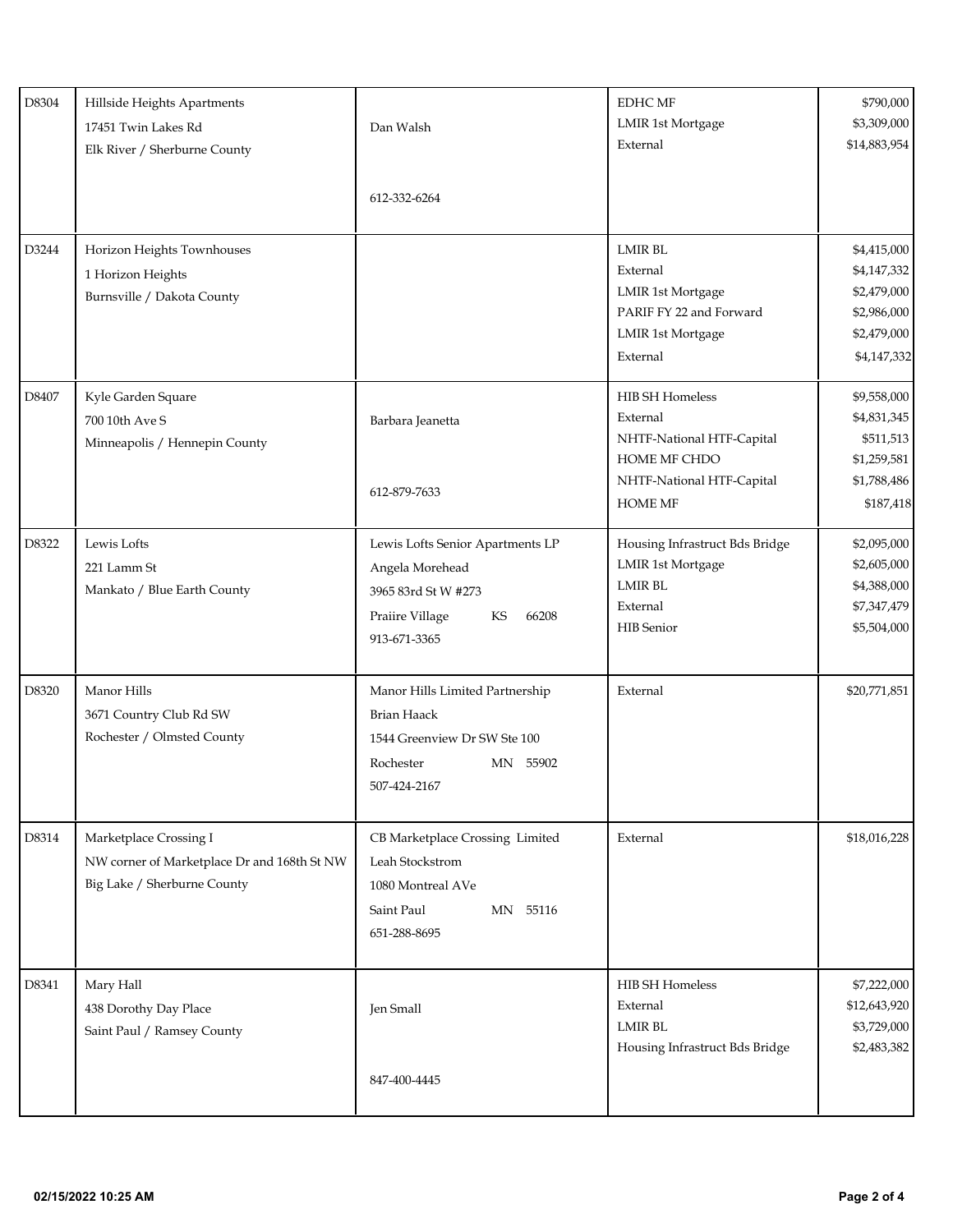| D8356 | Phalen Villlage<br>1180 Prosperity Ave<br>Saint Paul / Ramsey County                        | Phalen Village, Limited Partnership<br>Chris Stokka<br>7645 Lyndale Ave S<br>Minneapolis<br>MN 55423<br>612-243-4636             | <b>LMIR BL</b><br>LMIR 1st Mortgage<br>External<br><b>LMIR BL</b><br><b>HIB</b> Senior                 | \$4,720,000<br>\$4,749,000<br>\$11,193,798<br>\$5,860,000<br>\$6,600,000 |
|-------|---------------------------------------------------------------------------------------------|----------------------------------------------------------------------------------------------------------------------------------|--------------------------------------------------------------------------------------------------------|--------------------------------------------------------------------------|
| D8248 | Rogers Main Street Senior Housing<br>13001 Main St<br>Rogers / Hennepin County              | Rogers Senior of Rogers Limited<br>Jeff Von Feldt<br>12708 Wayzata Blvd Ste 400<br>Minnetonka<br>MN 55305<br>952-544-6769        | <b>LMIR BL</b><br>External<br><b>HIB</b> Senior<br>Housing Infrastruct Bds Bridge<br>LMIR 1st Mortgage | \$2,397,000<br>\$6,332,627<br>\$4,988,000<br>\$1,434,000<br>\$1,978,000  |
| D8424 | Settler Commons<br>xxx Creekside Dr<br>Buffalo / Wright County                              | Settler Commons of Buffalo Limited<br>Deanna Hemmesch<br>24707 County Rd 75<br>Saint Augusta<br>MN 56301<br>320-259-0393         | External<br><b>HIB</b> Senior<br>LMIR 1st Mortgage                                                     | \$305,992<br>\$10,852,000<br>\$2,057,000                                 |
| D8316 | Simpson Community Shelter and Apartments<br>2740 1st Ave S<br>Minneapolis / Hennepin County | Mike LaFave<br>612-455-5131                                                                                                      | External<br>HIB SH Homeless                                                                            | \$2,474,937<br>\$11,101,000                                              |
| D8392 | <b>Tessman Ridge Apartments</b><br>6900 85th Ave N<br>Brooklyn Park / Hennepin County       | Tessman Ridge of Brooklyn Park Limited<br>Jeff Von Feldt<br>12708 Wayzata Blvd Ste 400<br>Minnetonka<br>MN 55305<br>952-544-6769 | External<br>Section 811 PRA Demo                                                                       | \$18,132,521<br>\$84,084                                                 |
| D8391 | Underwood Terrace<br>500 Block of North 10th Street<br>Lake City / Wabasha County           | Underwood Terrace LP<br>Jennifer Larson<br>1414 North Shore Dr<br>Zumbrota<br>MN 55992<br>507-316-0610                           | External                                                                                               | \$10,586,832                                                             |
| D8309 | <b>Union Park Flats</b><br>6027 37th St W<br>Saint Louis Park / Hennepin County             | PPL Union Park Community Limited<br>Mike LaFave<br>1035 Franklin Ave E<br>Minneapolis<br>MN 55404<br>612-455-5131                | <b>LMIR 1st Mortgage</b><br>External                                                                   | \$4,432,000<br>\$21,380,641                                              |